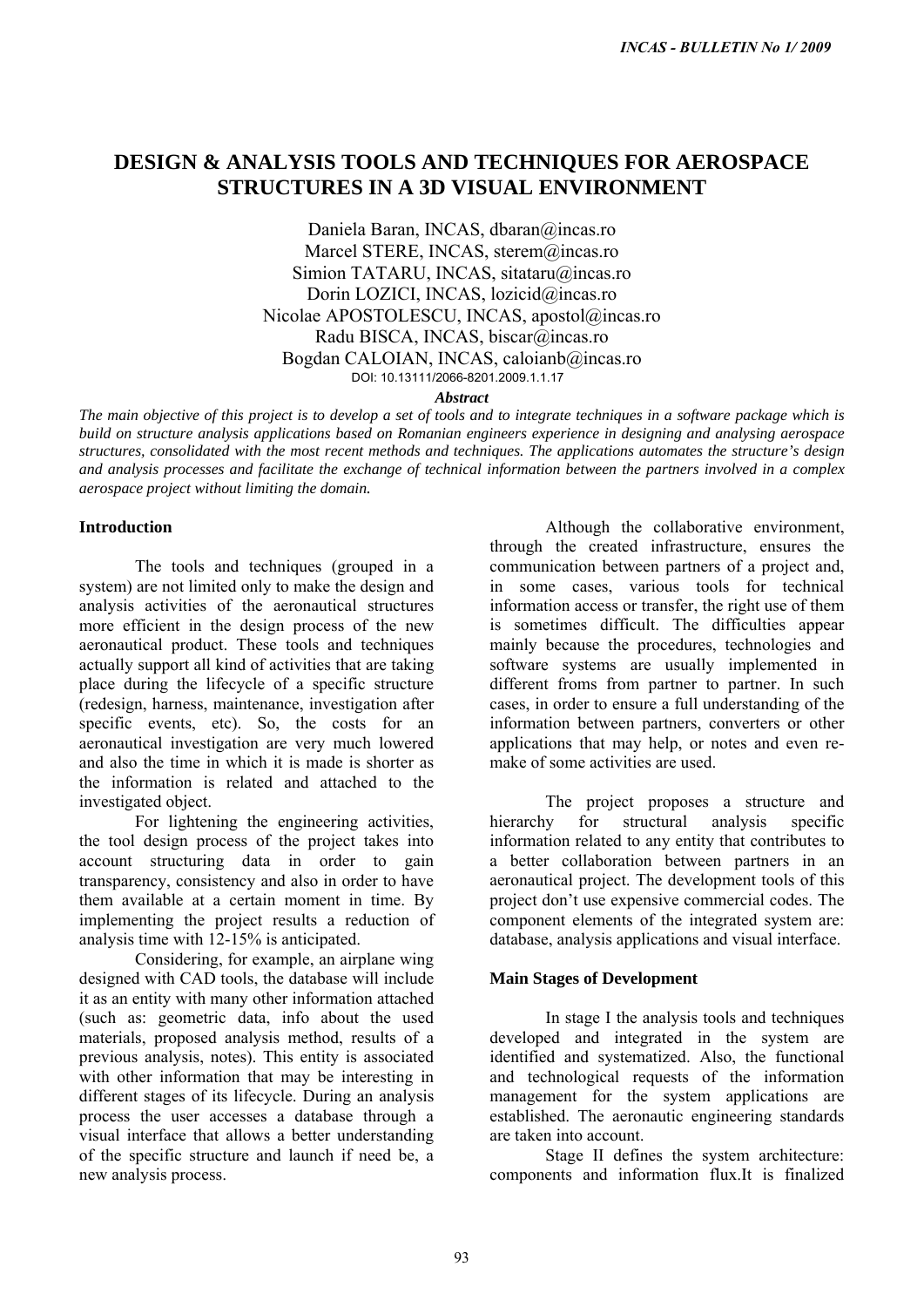with database design on hierarchy's data and a macro scheme for architecture and functionality requests of the system. Also, the software platform of the developed system is configured and the software tools that may be used without a license are used to design the 3D environment and the browsers (Internet) for visualizing the 3D objects and others specific results.

Stage III defines the analysis models, the algorithms and methods for each and every application. The codes of all applications are being written. The stage ends with the independent tests for every application. If need be the stage II can be redesigned or conclusion corrected.

Stage IV builds the system applications interface taking into account the functions of the system. Its role is to provide the user with the possibility of initiate the implemented applications, and interact with the 3D objects from the visual environment, and also access, check and complete de database with information. The stages ends with programme codes that open control windows for activate the applications and simulate the visual 3D space or for interrogation.

Stage V is the validation and integration stage for all the functions of the functional requests of the developed system. It will be finalized with a complete testing through the interface and will be encapsulated as a stand-alone product that may be implemented on the analysis platform.

Stage VI represents the stage of conclusions and results dissemination. The conclusion main target will be the possibility of implementing the developed techniques and tools. The final rapport will include the users guide manual .

For the time being we developed only the first two stages.

The designed system is going to be able to extract a 3D CAD object together with all/a part of associated information from a certain database. The object is placed in a visual environment with which the user may interact. This operation is very useful for a good visual examination that contributes to a better understanding and correlation with related information. The system launches structural analysis processes using different scenarios based on the entry data and writes the results in the database.

From this short presentation results the product components: the background of data, the analysis applications, the control applications for the entire system which are controlled through an interface (figure 1).



Fig.1